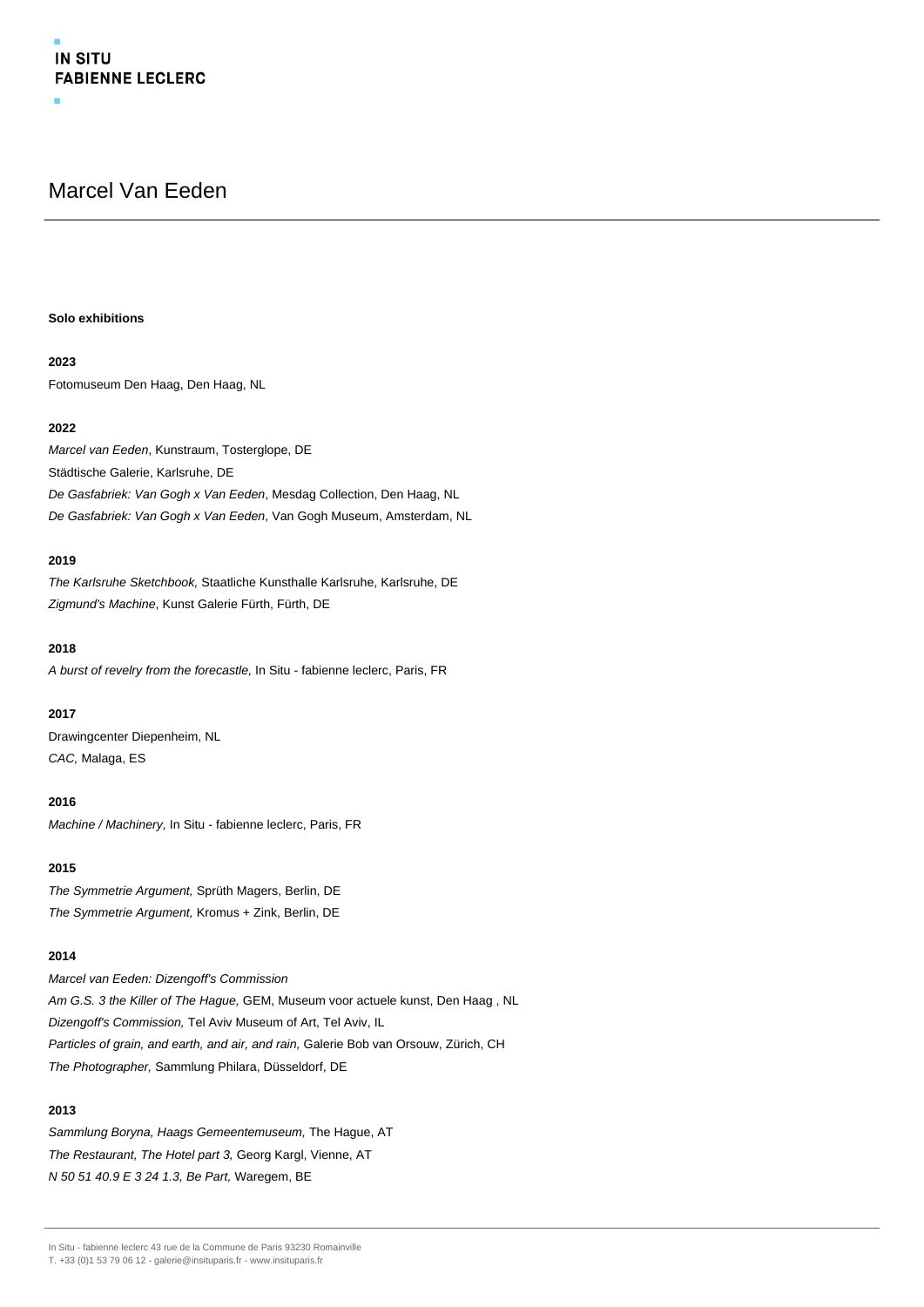Clint Roenisch Gallery, Toronto, CA Gladbeck 1928, Neue Galerie Gladbeck, DE The Room, The Hotel part 2, Galeri Bo Bjerggaard, Copenhaguen, DK The Restaurant, Galerie Georg Kargl, Vienna, Austria Be Part, Waregem, BE

## **2012**

The Hotel, In Situ - fabienne leclerc, Paris, FR Schritte ins Reich der Kunst, Institut Mathildenhoehe, DE Cell physiological work with the Amoeba Chaos Chaos, Galerie Zink, Berlin, DE

## **2011**

November 22, 1948, Galerie Spruth Magers, Londres, UK Galerie Zink, Berlin, DE Schritte ins Reich der Kunst, Kunstmuseum St. Gallen, CH Schritte ins Reich der Kunst, Mathildenhöhe, Darmstadt, DE Celia,BAWAG Foundation, Wien, AT

## **2010**

Schritte ins Reich der Kunst, Haus am Waldsee, Berlin, DE Celia, BAWAG Contemporary BAWAG Foundation, Vienna, AT The Sollmann Collection, Baloise Art Forum, Baloise, CH Cornelia Maersk, Nederlands Fotomuseum, Rotterdam, NL A cutlet Vaudeville Show, Galerie Bob van Orsouw, Zurich, CH Lone Lake Murders, Clint Roenisch Gallery, Toronto, CA

## **2009**

The Zurich Trial, Part 1: Witness for the prosecution, Hamburger Kunsthalle, DE Marcel van Eeden, Kunsthal in Amersfoort, NL Das Weltall verwandelt in einen Sonntagnachmittag, Galerie Zink München, DE Die Sammlung Boryna, Galerie Bob van Orsouw, Zürich, CH Is Grunewald still modern?, Mireille Mosler Ltd., New York, US Grünewald Drawings, Galleri Bo Bjerggaard, Copenhagen, DK Letzte Reise nach Wien, Galerie Georg Kargl Fine Arts Projektraum, Wien, AT

#### **2008**

The Archaeologist, The Travels of Oswald Sollmann, Centro de Arte Caja de Burgos, ES Matheus' Dream, Centraal Museum, Utrecht, NL Witness for the prosecution, Kunstverein Heidelberg, DE SENSATIONAL New Way To Paint, Galerie Zink Berlin, DE Tempo, Galerie S.A.L.E.S Rom, IT Daniel Weinberg Gallery, Los Angeles, US

## **2007**

The Archaeologist, The Travels of Oswald Sollmann, Kunsthalle Tübingen, DE The Archaeologist, The Travels of Oswald Sollmann, Draíocht Arts Centre, Dublin, IE Celia, Galerie Zink Berlin, DE Clint Roenisch Gallery, Toronto, CA The death of Matheus Boryna, Galerie Bob van Orsouw, Zürich, CH

## **2006**

Celia, Kunstverein Hannover, DE Celia, Museum Dhondt-Dhaenens, Deurle, BE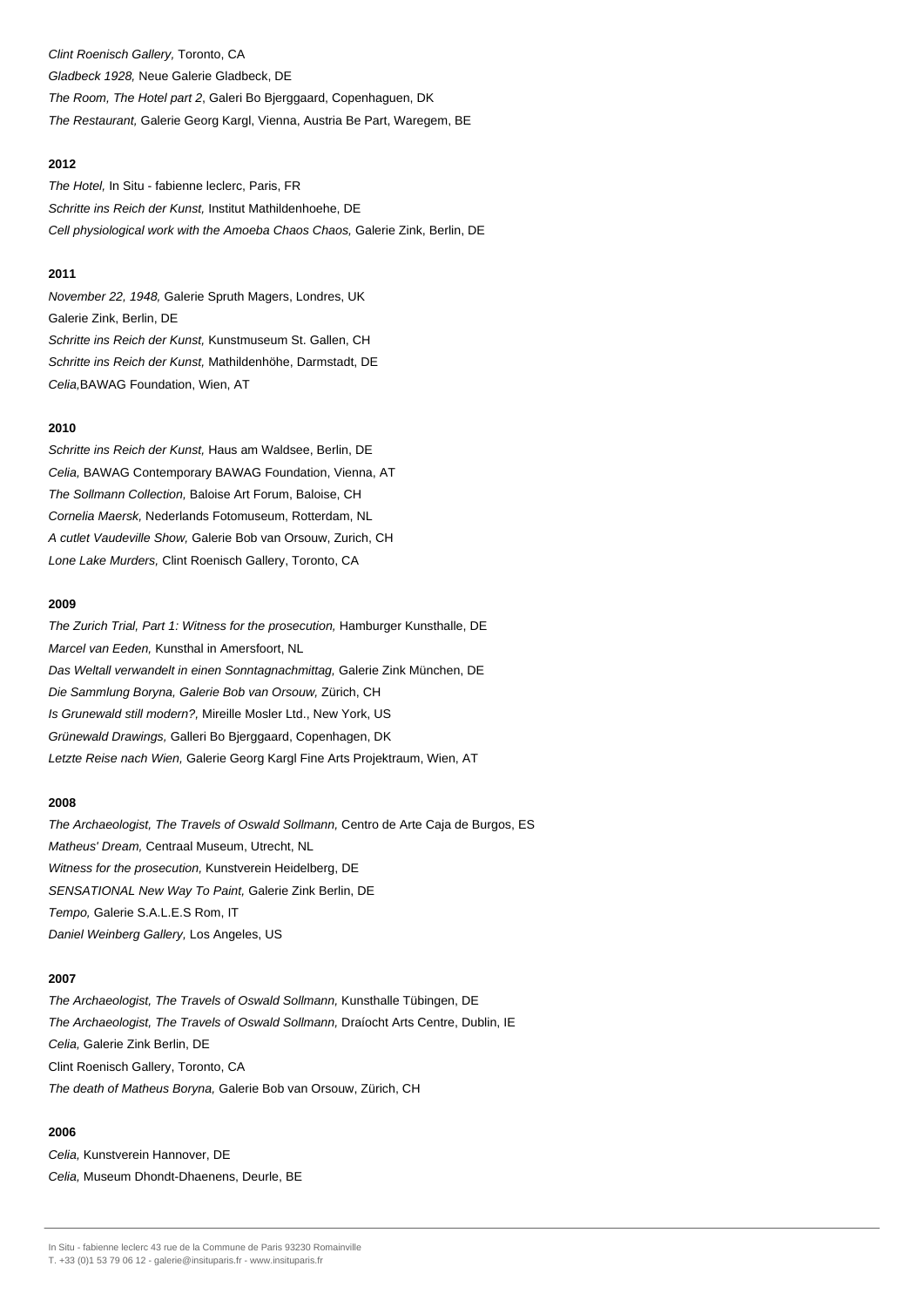Galleria S.A.L.E.S., Rom, IT Wetering Galerie, Amsterdam, NL Galerie Blancpain Stepczynski, Genève, CH Galerie Zink & Gegner, Munich, DE Clint Roenisch Gallery, Toronto, CA

## **2004**

Marcel van Eeden, Museum Franz Gertsch, Burgdorf, CH Encyclopédie De Ma Mort, Institut Neerlandais, Paris, FR Percy Miller Gallery, London, UK

## **2003**

Marcel van Eeden. Retrograde. Dibujos 1993-2003, Centro Galego de Arte Contemporanea, Santiago de Compostela, ES Marcel van Eeden. Retrograde.Tekeningen 1993-2003, GEM Museum Voor Actuele Kunst, The Hague, NL Wetering Galerie, Amsterdam, NL

## **2002**

Galerie Van den Berge, Goes, NL Galerie Maurits van de Laar, The Hague, NL Wetering Galerie, Amsterdam, NL

## **2001**

Galerie Michael Zink, Munich, DE

## **2000**

Teylers Museum, Haarlem, NL

**1999**

Wetering Galerie, Amsterdam, NL

## **1998**

Galerie Maurits van de Laar, The Hague, NL

## **1997**

Wetering Galerie, Amsterdam, NL

**1996**

Galerie Maurits van de Laar, The Hague, NL

## **1995**

Wetering Galerie, Amsterdam, NL

## **1994**

Galerie Westersingel, Rotterdam, NL Galerie Maurits van de Laar, The Hague, NL Galerie Van den Berge, Goes, NL

## **Group exhibitions**

## **2020**

Et maintenant, le dessin..., In Situ - Fabienne Leclerc, Romainville, FR

In Situ - fabienne leclerc 43 rue de la Commune de Paris 93230 Romainville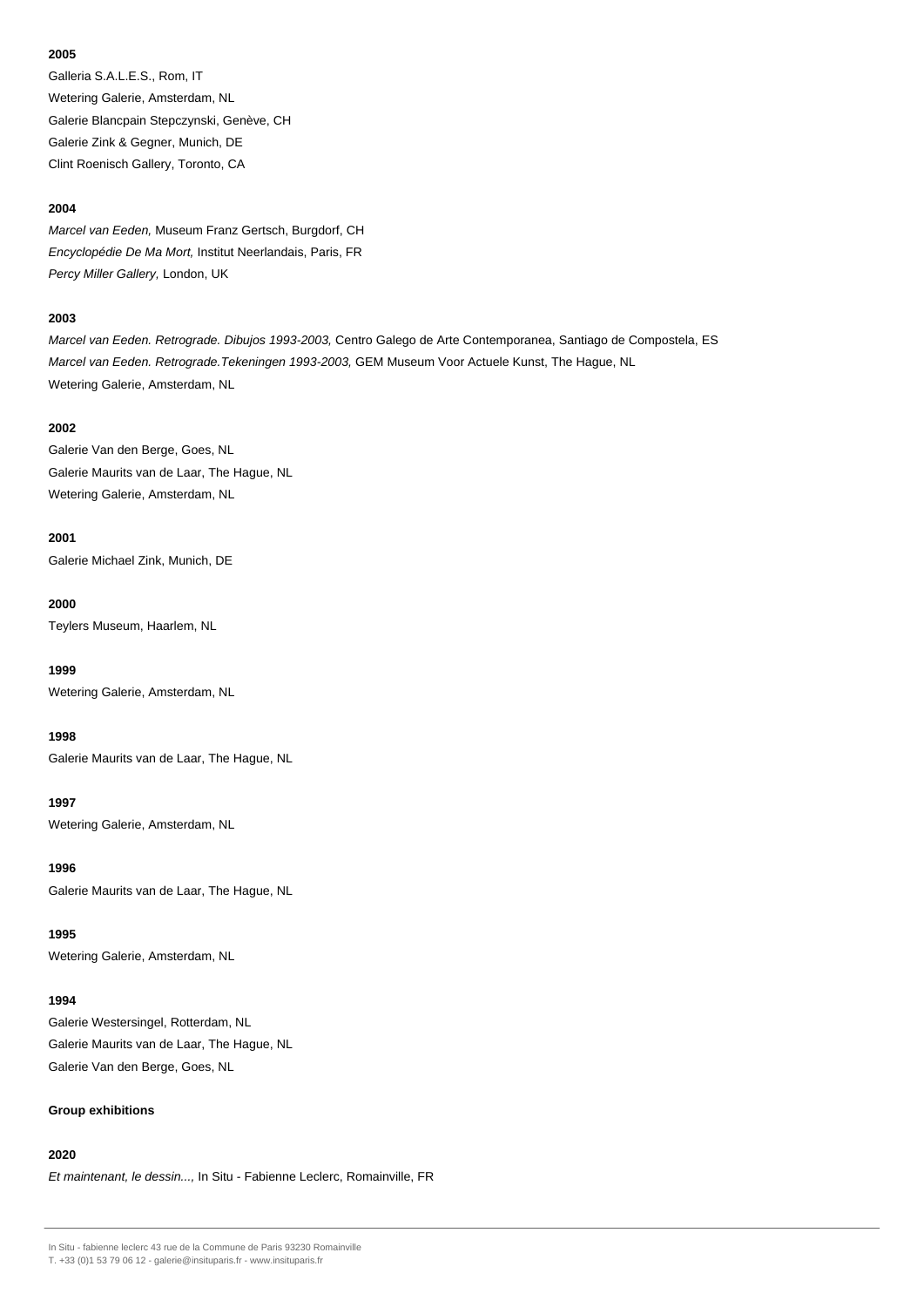A Passion for Drawing. The Guerlain Collection from the Centre Pompidou, Albertina, Vienne, AT Walker Art Center, Minneapolis, USA Hand Drawn Action Packed, Glynn Vivian Art Gallery, Swansea, UK Hand Drawn Action Packed, The Hunterian Art Gallery, Glasgow, UK

#### 2018

Hand Drawn Action Packed, Wolverhampton Art Gallery, Wolverhampton, UK Hand Drawn Action Packed, St Albans Museum + Gallery, London, UK DEUTSCHLAND IST KEINE INSEL, Sammlung zeitgenossischer Kunst der Bundesrepublik Deutschland,Ankäufe von 2012 BIS 2016, Bundeskunsthalle, Bonn, DE

## 2017

En marge, Galerie In Situ - fabienne leclerc, Paris, FR Turm der Blauen Pferde, Haus am Waldsee, Berlin, DE Drawing Biennial, Drawing Room, London, UK Goed Gemaakt, Kunsthal Kade, Amersfoort, NL B.D. Factory, Frac Aquitaine, Bordeaux, FR Under Construction, Schau Fenster, Berlin, DE

## 2016

Mind Storm, Bryce Wolkowitz Gallery, New York, US Wahrheiten, Kunstverein Münsterland, Coesfeld, DE Sammlung Opitz-Hoffmann, Stadtmuseum & Kunstsammlung Jena, Germany Manifesta 11, Historical Exhibition, Zürich, CH Drawing Rooms #2, PAK, Gistel, BE Stadstekenaars van Amsterdam, Stadsarchief Amsterdam, NL Donation Florence & Daniel Guerlain, Kunsten, Aalborg, DK Drawing Front: Teach Me a New Language, Tetem, Enschede, NL Trois Collectionneurs, autrement # 3, ETE 78, Brussels, BE Die van Aalst, Hedendaagse Kunst uit Privéverzamelingen, div. locaties, Aalst, BE The Dark Side of The Moon, Kunstmuseum St Gallen, CH 10th anniversary Contemporary Drawing Prize, Centre Pompidou, Paris, FR Zeichnungsräume, Hamburger Kunsthalle, DE

## 2015

Drawing Now, Albertina, Vienne, AT Drawing Biennial, Drawing Room, London, UK Jahrhunderdzeichen, Martin-Gropius-Bau, Berlin, DE Rituals, repetitions, constraints, temptations, Musée régional d'art contemporain Languedoc-Roussillon, FR

## 2014

Ohne Achtsamkeit beachte ich alles, Aargauer Kunsthaus, Aarau, CH The Drawing Room, Magazin3, Stockholm, SE Linie. Line. Linea., Museo de Arte del Banco de la República, Bogotá, CO

## 2013

Collection Guerlain, Centre George Pompidou, Paris Waregem museum, DE Neue Galerie, Gladbeck, DE Old School, Kunsthalle Kiel, DE Schoene Landschaft - Bedrohte Natur, Kunsthalle Osnabrück, DE Aquatopia, Nottingham Contemporary, UK

In Situ - fabienne leclerc 43 rue de la Commune de Paris 93230 Romainville

T. +33 (0)1 53 79 06 12 - galerie@insituparis.fr - www.insituparis.fr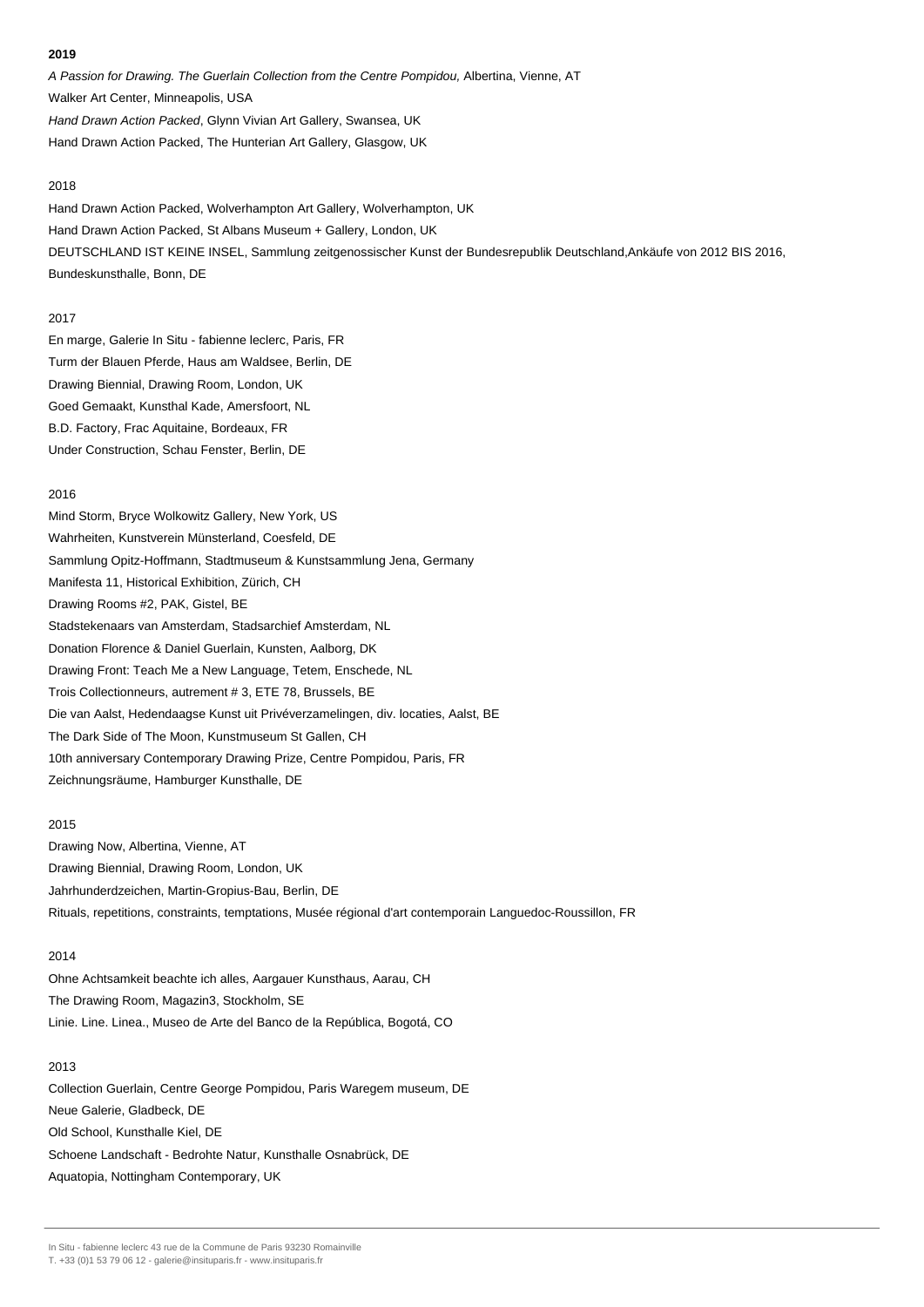Robert Walser, Der Spaziergang, Galerie Zink, Berlin, DE Zwischen Film und Kunst. Storyboards von Hitchcock bis Spielberg, Deutsche Kinemathek, Berlin, DE The October Issue, Louise Blouin Foundation, London, UK Art and Press, Martin-Gropius-Bau, Berlin, DE The Zurich Trial. Part 1: Witness for the Prosecution, Artisanal House, New York, US Passion, Contemporary Art from the Hanck Collection, Museum Kunstpalast, Dusseldorf, DE Pink Caviar, New works in the collection 2009-2011, Louisiana Museum, Humlebaek, DK Pencil and Paper, Poppy Sebire gallery, London, UK Zwischen Film und Kunst. Storyboards von Hitchcock bis Spielberg, Versicherungskammer Bayern, Munich, DE 2011

Entropia, Sammlung Philara, Dusseldorf, DE Film und Kunst: Storyboards von Hitchcock bis Spielberg, Kunsthalle Emden, DE Film und Kunst: Storyboards von Hitchcock bis Spielberg,Deutsche Kinemathek, DE All About Drawing. 100 holländische Künstler, Stedelijk Schiedam, NL Kompass. Zeichnungen aus dem Museum of Modern Art New York, The Judith Rothschild Foundation Contemporary Drawings Collection, Martin-Gropius-Bau, Berlin, DE Linie Line Linea, Museo Nacional de Arte Visuales, Montevideo, UY State of the Union, Freies Museum Berlin, DE In- and outside- writing, Voorkamer, Lier, BE Le Siège de la Mémoire, Hopstreet Gallery, Brussel, BE Collection Judith Rothschild Foundation, Instituto Valenciano de Arte Moderno, Valencia, ES Tekeningen, Galerie Maurits van de Laar, The Hague, NL Zwischen Film und Kunst - Storyboards von Hitchcock bis Spielberg,Kunsthalle Emden, DE

## 2010

The Archeologist KRC Collection, Voorschoten, NL Thrice Upon a Time, Magasin3, Stockholm, SE Drawings II Fahnemann Projects, Berlin, DE Perennial Art - A Drawback, Edinburgh Art Festival, UK The BUNKER #05,Harold de Bree & Marcel van Eeden, Westbroekpark, (Galerie West) The Hague, NL Kudlek-Van der Grinten Galerie, Koeln, DK Op papier gezet, Centraal Museum Utrecht, NL CGAC Espectral, Santiago de Compostela, ES LINIE LINE LINEA, Kunstmuseum Bonn, Bonn, DE Georg Kargl Fine Arts, Fine Line, Vienna, AT

Arti, De Collectie imaginaire van Popel, Amsterdam, NL

The Forgotten Bar, Radical Adults, curated by Sebastiaan Schlicher, Berlin, DE

#### 2009

Nest Notes on Narratives, The Hague, FR Compass in Hand: Selections from The Judith Rothschild Foundation Contemporary Drawings Collection, Museum of Modern Art, New York, US Beeldspraak, Teylersmuseum, Haarlem, NL Leichtigkeit und Enthusiasmus, Junge Kunst und die Moderne, Kunstmuseum Wolfsburg, DE Gestern oder im 2. Stock, Karl Valentin, Komik und Kunst seit 1948, Muenchner Stadtmuseum, Munich, DE Die unsichtbare Hand, Zeitgenoessische Zeichnung in der Sammlung der Staedtischen Galerie Delmenhorst, DE Towing The Line, White Box, New York, US Sammlung Boryna, ART UNLIMITED, Galerie Bob van Orsouw, Art Basel, CH Letzte Reise nach Wien, Georg Kargl Box, Vienna, AT

In Situ - fabienne leclerc 43 rue de la Commune de Paris 93230 Romainville

T. +33 (0)1 53 79 06 12 - galerie@insituparis.fr - www.insituparis.fr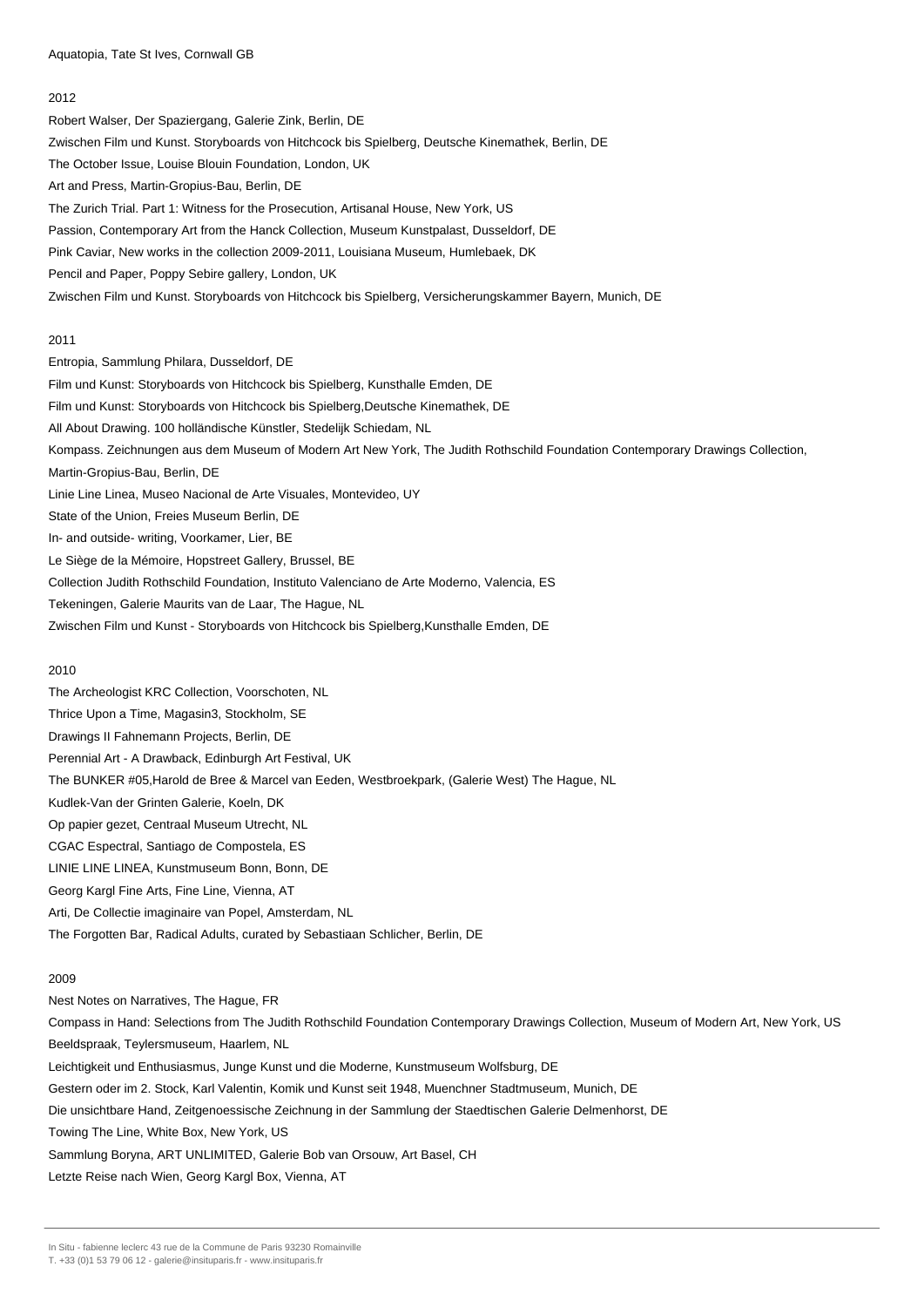Art Amsterdam, Wetering Galerie, Amsterdam, NL Art Brussels 09, Galerie Zink, BE Arco 09, Madrid, Galerie Zink, ES Galerie Maurits van de Laar, La Hague, FR

## 2008

Art Basel Miami Beach, Galerie Bob van Orsouw, Basel, CH Matheus' Dream, Centraal Museum , Utrecht, NL Daniel Weinberg Gallery, Los Angeles, US Art Basel, Galerie Bob van Orsouw, Basel, CH I Bought the Brooklyn Bridge, (Neuerwerbungen) Kupferstichkabinett, Berlin, DE sensational. new way to paint, Galerie Zink, Berlin, DE Next Art Fair, Clint Roenisch Gallery, Chicago, US Of this tale, I cannot guarantee a single word, Royal College, London, UK LÃgen.nirgends, Ausstellungshalle zeitgenÃssische Kunst MÃnster, DE Eyes Wide Open, Stedelijk Museum, Amsterdam, NL

#### 2007

Art Basel Miami Beach, Galerie Michael Zink, Miami, US Eilandenrijk, Stroom, La Hague, FR Anachronisms, Bonniers Konsthall, Stockholm, SE Originele kopieen, Teylers Museum Haarlem, NL Atelier New York, Zink office, New York, US Tease, Mireille Mosler Ltd., New York, US Chris Hipkiss/ Marcel van Eeden, Galerie Hamer, Amsterdam, NL very asherbovenkerkbrandenburgvaneedenpalmesakic, Achim Sakic and Marcel van Eeden (with o.a. Dan Asher, Manon Bovenkerk, Marc Brandenburg en Thomas Palme), Wetering Galerie,Amsterdam, NL Kamer Laakkwartier, La Hague, FR Made in Germany, kestnergesellschaft, Hannover, DE Drawing Typologies, Stedelijk Museum CS, Amsterdam, NL O Debuxo Por Dante, Centro Galego de Arte Contemporanea, Santiago de Compostela, ES Christine de la Garenne / Marcel van Eeden, Galerie Rupert Pfab, Dusseldorf, DE Under Control, curator: Felix Villanueva, Vrije Academie, La Hague, FR endless possibilities / sonsuz olasiliklar, Kasa Galeri, Sabanci University , Istanbul, TR 't Was schoon, een hommage aan Luc Claus , Wetering Galerie , Amsterdam, NL very selected, Marcel van Eeden, with Anna Bas Backer, Maarten Janssen, Ben Kruisdijk, Machiel van Soest en Ante Timmermans Galerie Michael Zink, Munich, DE

## 2006

«DESSINS/TEKENINGEN/ZEICHNUNGEN», Galerie Bernard Jordan, Paris, FR Scope Miami, Clint Roenisch Gallery, Miami, US 15-jarig jubileum Galerie Maurits van de Laar: 1st Shift, Galerie Maurits van de Laar, La Hague, NL Toronto International Art Fair, Clint Roenisch Gallery, Toronto, CA Presentatie 2e donateursprent, Grafisch Atelier Utrecht, NL TRAFIC D'INFLUENCE, Blancpain Art Contemporain, Geneva, CH ANSTOSS BERLIN - Kunst macht Welt, Haus am Waldsee, Berlin, DE Hommage, with Paul van der Eerden, CBK Rotterdam, NL Into Drawing; Hedendaagse Nederlandse Tekeningen/ Contemporary Dutch Drawings, Institut Néerlandais, Paris, FR, Istituto Universitario Olandese di Storia dell'Arte, Florence, IT, Stiftung Schloss Moyland, Bedberg-Hau, DE 25 march- 28 may 2006, 4th berlin biennial for contemporary art , DE Galerie Maurits van de Laar, La Hague (met Paul van der Eerden), FR

In Situ - fabienne leclerc 43 rue de la Commune de Paris 93230 Romainville

T. +33 (0)1 53 79 06 12 - galerie@insituparis.fr - www.insituparis.fr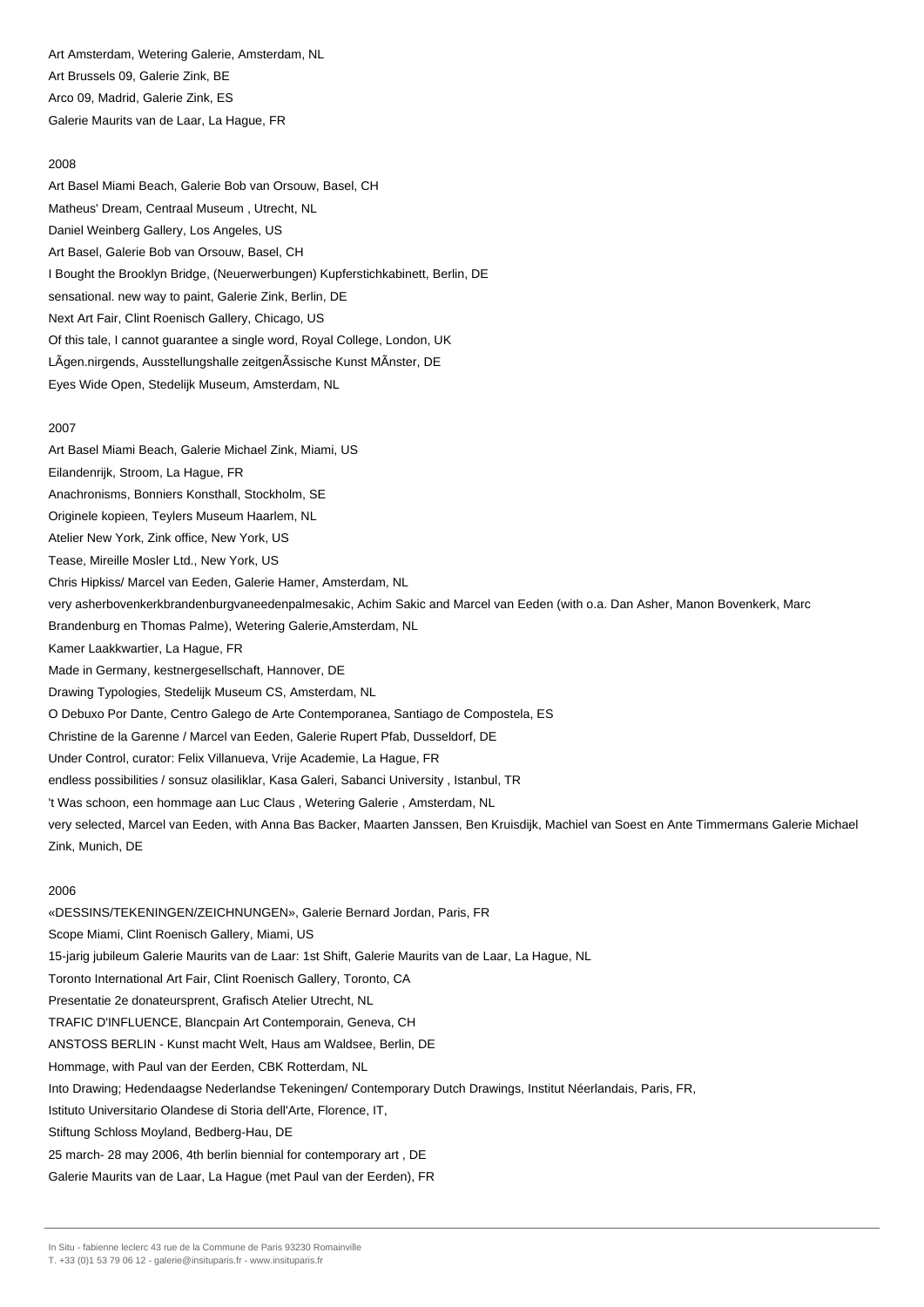Nada Art Fair, Miami, US (Galerie Zink & Gegner, Munich) Galleria s.a.l.e.s., Roma, IT Tekeningen, Galerie Rob de Vries, Haarlem, NL Into Drawing, Hedendaagse Nederlandse Tekeningen/ Contemporary Dutch Drawings, Apeldoorns Museum CODA, NL Into Drawing, Hedendaagse Nederlandse Tekeningen/ Contemporary Dutch Drawings, Limerick City Gallery of Art, Limerick, IE Gesehene Worte, Kunsthaus Langenthal, CH Drift, De Paraplufabriek, Nijmegen, NL Whisper, Gist, Brummen, NL Art Cologne, Galerie Zink & Gegner, DE Wetering Galerie, Amsterdam, NL Real Time, KCB, Bergen, NL KunstRAI/Art Amsterdam 2005, Galerie Maurits van de Laar, La Haye, NL Art Brussels, Galerie Zink & Gegner, Munich, BE Maco- Mexico arte contemporaneo, Ciudad de Mexico, Galerie Zink & Gegner, Munich, MX Not Too Loose and Not Too Tight, DCKT Contemporary, New York, US Drawings A-Z, Porta 33, Madeira Corporate Services Collection, Funchal, Madeira, PT Haagse Leesnacht 2005, publication of a graphic novel ("Last days") and presentation, Openbare Bibliotheek, La Hague, NL Art Rotterdam 2005, Galerie Maurits van de Laar, La Hague; Percy Miller Gallery, London, UK De Salon, huiskamertentoonstelling, Rotterdam, NL Links!, Kunstenaarscentrum Bergen te gast in Museum Kranenburgh, Museum Kranenburgh, Bergen, NL Arte Fiera, Percy Miller gallery (London), Bologna, IT

Reviews and publications

#### 2007

«Made in Germany», in : Kultur.ard.de, 24 may 2007

Jens Hinrichsen : «Der Zeichenmaschinist / Marcel van eeden erzählt rätselgeschichten in der Berliner Galerie Zink», in : Der Tagesspiegel online, 19 may 2007

«Kunstvolle Seifenblasen», in : Gala, / Rubrik : Trendlounge, 10 may 2007, p. 84

Kito Nedo : «Leben verlängern per Stift», in : die Tageszeitung, 4 june 2007

«Wichtige Ausstellungen in Mai», in : Monopol, 1 may 2007, p. 118

«Senkrecht und stabil», in : Antiquitäten Zeitung, 27 april 2007, p. 42

«Marcel van Eeden», in : Artforum international, April 2007

«Zehn Zeichnungen von Marcel van Eeden», in : monopol, Nr. 4, 2007, p. 94

Dröthe Baümer : «Der Kontrakt der Zeichne, Rückblicke und Ausblicke», in : In München, Nr. 4, 2007, p. 28

Birgit Sonna : «Neues aus der Zwillingwerkstatt», in : Süddeutsche Zeitung, Nr. 25, 31 january 2007, p. 41

«Ausstellung / Marcel van eeden», in : Südwestpresse, Feuilleton, 28 june 2007, p.8

Sebastian Preuss : «Der Vampir hintern Spiegel/Wieder beweist sich das Art Forum als eine der lebendigsten Messen für junge Kunst», in : Berliner Zeitung, 29 july 2007, p. 31

Linde Rohr-Bongard : «Exerzitien mit dem Bleistift», in : Capital, Nr. 15, 2007, p. 93

«Das Delirium des Sehens», in : Lufthansa exclusive Magazin, april 2007

Sebastian Frenzel : « Lebst du noch ?», in : Vanity Fair, 2 may 2007.

## 2006

Marcel Van Eeden / Celia, text by Stephan Berg, Hatj Cantz Verlag, Kunstverein Hanover, Ostfildern, Marcel Van Eeden / K.M. Wiegand, Life and Work, text by Massimiliano Gioni, Hatj Cantz Verlag, Kunstverein Hanover, Ostfildern, 2006 Linda-Luise Tüting, "Marcel van Eeden", Hekmag (2006/ 2007) 3, p. 148 - 149 Ingrid Commandeur, "Kunstkritiek & internet", Metropolis M (2006) december

Kito Nedo, Atelier der Welt Art, (2006) 10, p.30-40

In Situ - fabienne leclerc 43 rue de la Commune de Paris 93230 Romainville

T. +33 (0)1 53 79 06 12 - galerie@insituparis.fr - www.insituparis.fr